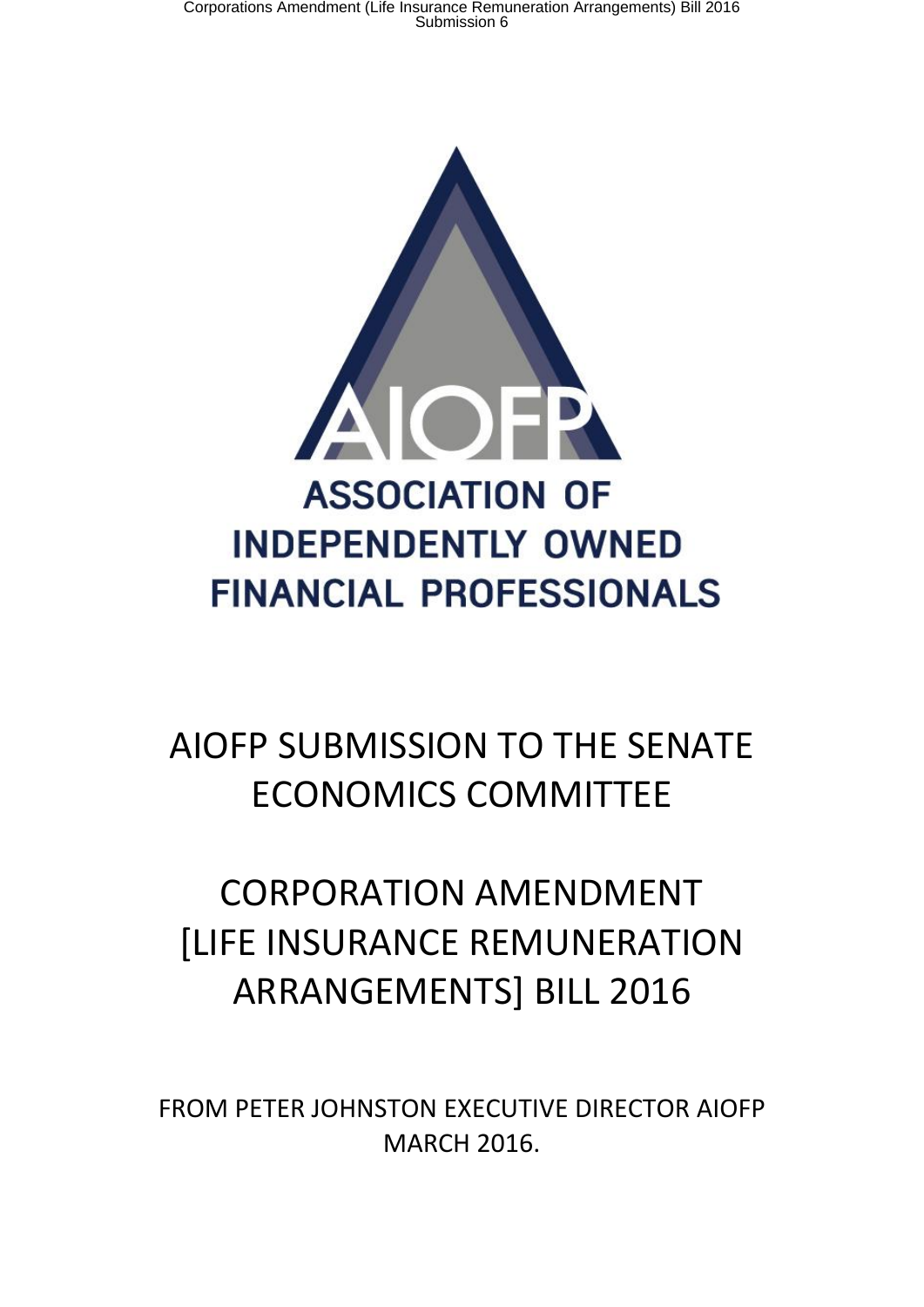

Dear Secretariat and Senators,

The AIOFP is the largest Association representing the independent and independently owned sector [the Independents] in the advice market place. We have over 4,000 advisers through 200 + different advice practices of varying sizes around the nation.

Allow us to be quite candid and brief with our submission.

This Legislation needs to be amended to protect consumers from buying/being sold potentially \*flawed insurance policies by Institutions who now prefer to go directly to consumers via the internet/telemarketers and avoid third party independent advisers.

This entire issue has been cleverly manipulated by the Institutions to focus on the industry's commission payments culture which is ironically controlled by them. [See the 'foot notes' for further information]. This has diverted attention away from their primary commercial objective of marketing directly to consumers to sell potentially flawed product and imposing difficult trading conditions on independent advisers to reduce competition.

We consider it to be clearly all about increasing profits for Institutions, eliminating competition and reducing choice for consumers.

Elements of the Financial Services Council [FSC], The Financial Planning Association [FPA] and the Association of Financial Advisers [AFA] collaborated to give a false impression to the Minister that this legislation is 'supported by the industry', which is clearly NOT the case. These Associations ignored the views of the minority adviser components of their membership and supported the Institutional position. In addition, the AIOFP and the other smaller adviser focussed Associations were purposely NOT consulted over this issue purely because we would not have cooperated with the political outcome they desired.

Please consider the following key issues in your deliberations:-

- 1. The critical issue is the significant effects the proposed legislation will have on consumers, the nation's chronic underinsurance dilemma, future Federal welfare liabilities and small business.
- 2. Firstly the AIOFP supports the reduction in commissions from 120% but it must be a sustainable level to ensure small business can survive and consumers have choice of providers.
- 3. The massive consumer issue is the preference for Institutions to now sell policies directly to consumers via telemarketers and online websites. This form of policy is fundamentally flawed as the underwriting to guarantee cover for consumers is performed at **the POINT OF CLAIM** not when the consumer actually buys the policy. The Financial Ombudsman Service [FOS] records and market anecdotal evidence confirms **the REJECTION RATE** for these policies exceeds 50%, in other words, consumers think they have cover but due to the ridiculously simple '5 question underwriting' strategy in place they are getting refused cover in over 50%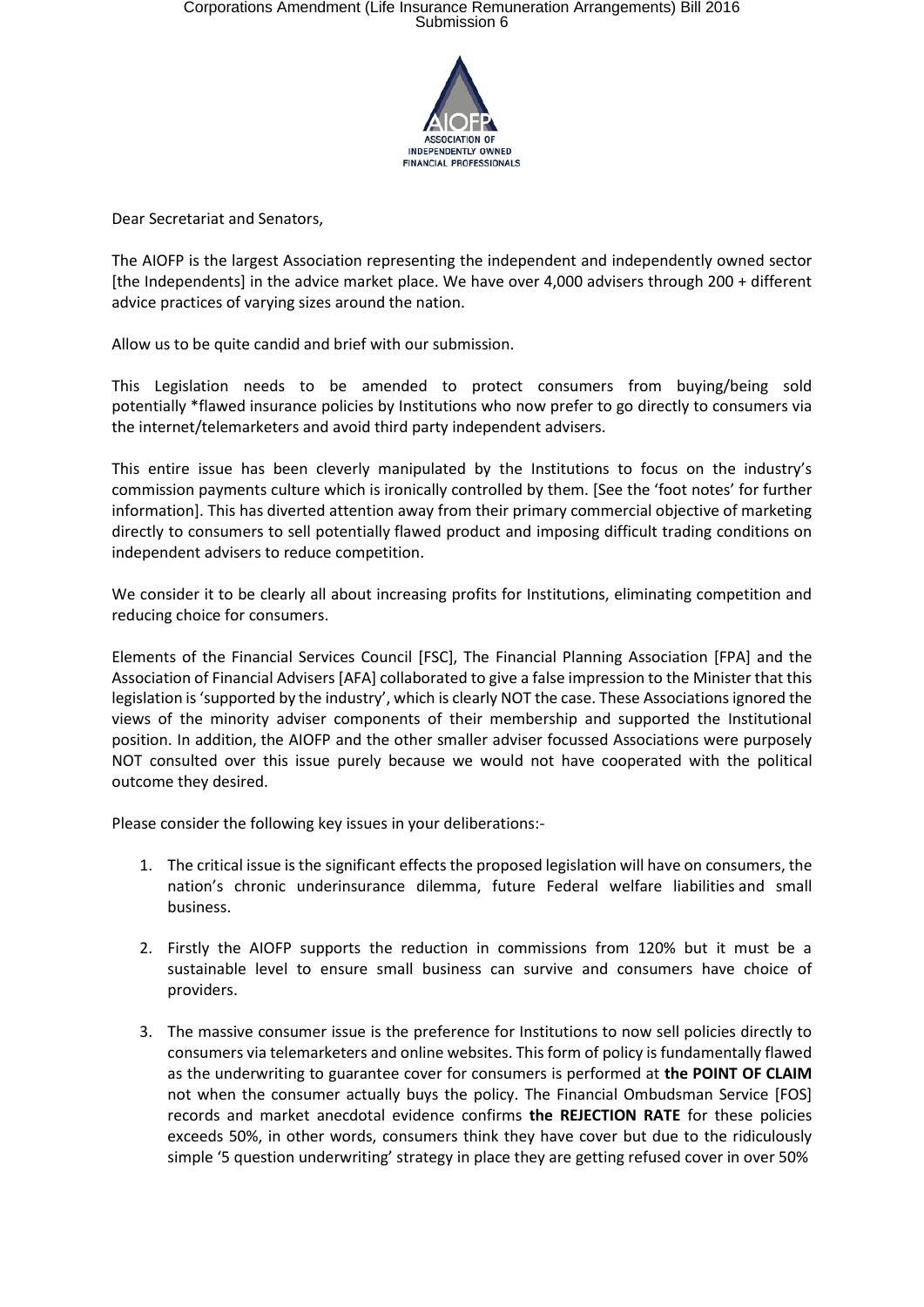## Corporations Amendment (Life Insurance Remuneration Arrangements) Bill 2016<br>Submission 6



of all policies. This is all happening many years after the policy has been purchased when it is all too easy to reject cover based on the 'current circumstances' and 'lack of disclosure'.

- 4. When this scenario is compared to the less than 4% rejection rate of policies managed by independent advisers face to face with consumers, you can no doubt see why institutions want to go directly to consumers…..greater profits and no commissions payments to advisers.
- 5. Consumers not having viable cover is exacerbating the nation's underinsurance problems and putting further strain on the nation's welfare budgets, these problems are well documented.
- 6. The current proposal of a 2 year claw back and eventual 60% commission level will lead to many experienced advisers leaving the industry, staff redundancies and a loss of a professional reliable choice for consumers.
- 7. Our recommendation is to increase the commission payment to maximum 80% of the first years premium, 20% ongoing and only have a 1 year CLAW BACK period where the cost is shared 50/50 with the Institution. Like Institutions, advisers also have administration costs to process clients so it should be equally shared and 'Churning' advisers are only offered level terms.

SUMMARY – This legislation is all about Institutions wanting to sell a potentially flawed, highly profitable range of online products to unwary consumers who THINK they have protection for their family. You only need to watch/listen to the plethora of media commercials and take after hour home phone calls from telemarketers to appreciate what they are trying to do.

FOS data confirms that 70% of all consumer complaints from risk related products are consumers complaining about Institutional conduct refusing Risk claims. Although precise information on rejected policies is closely guarded by the Institutions for obvious reasons, market feedback indicates the rejection rate of these policies at point of claim exceeds 50% and in some cases 60%.

The Minister has justified this Legislation on 'what the industry wants', which is incorrect. The Institutionally aligned FSC/FPA/AFA Associations ignored the wishes of their adviser members, cooperated with the Institutional influence in their membership and supported this Legislation. Very few of the 16,000 advisers in the market supports this legislation – it is simply not what the advice 'industry' wants, it's what the Institutions want.

Consumers need to have choice with advice channels, not a range of Institutions operating vertically integrated models selling their own products in a totally conflicted environment. The attempt to reduce an independent adviser's revenue by 50% and then have uncertainty around retained revenue for 2 years under a clawback structure [the original outrageous proposal was 3 years] has been designed to eliminate independent advisers from the industry.

Consumers need to be protected, the Nations underinsurance dilemma needs addressing and pressure taken off the out of control welfare system – allowing Institutions to offer potentially flawed policies and increasing their profits is clearly not the answer.